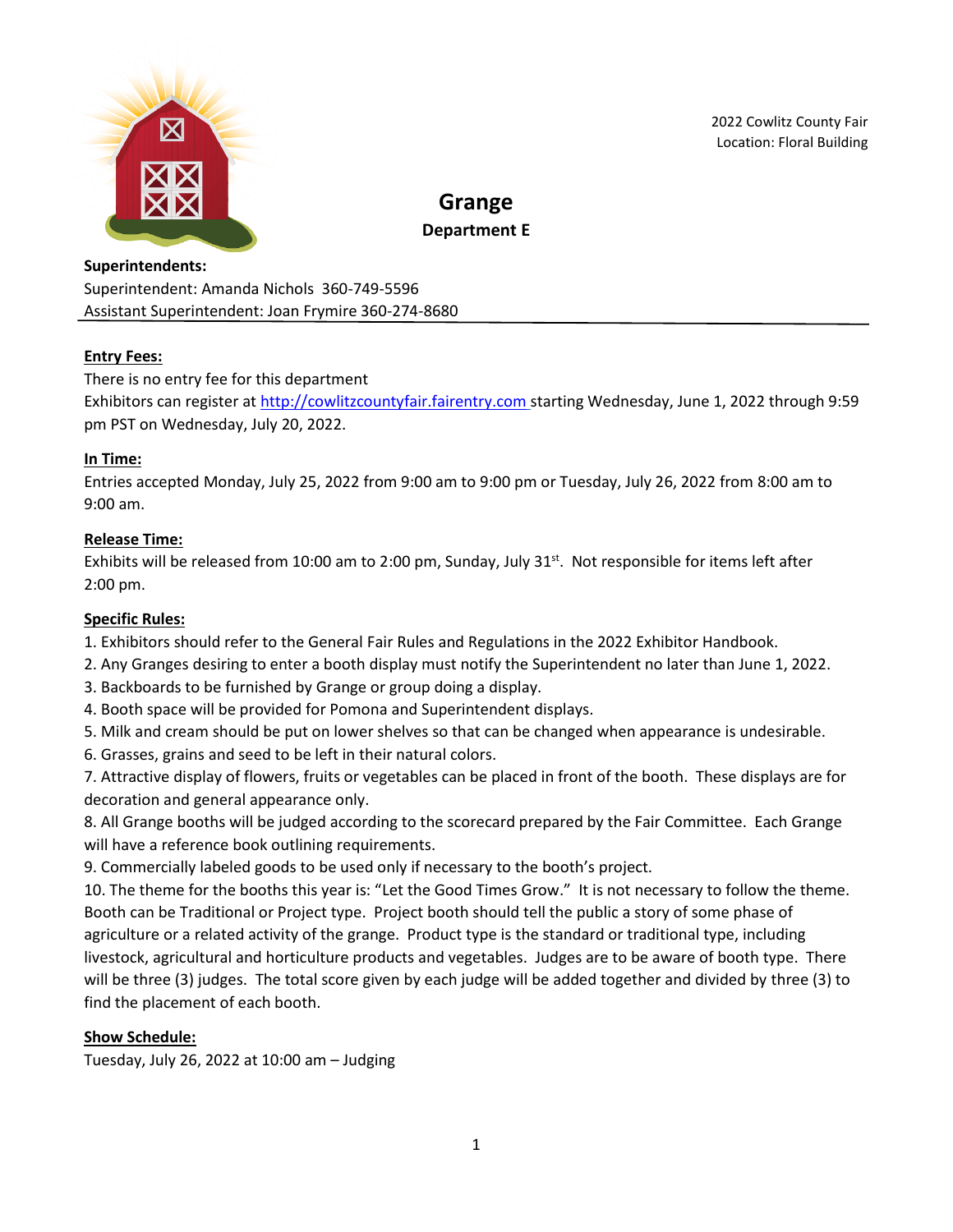| <b>Traditional Scorecard:</b>                              |        |       |
|------------------------------------------------------------|--------|-------|
| Threshed Seeds - 8 varieties                               |        | 100   |
| Fruit - 8 varieties, fresh                                 |        | 100   |
| Vegetables - 8 varieties, fresh                            |        | 100   |
| Canning, standard jars (8 jars each, fruit and vegetables) |        | 100   |
| Jams and Jellies, standard jars, 6 varieties               |        | 100   |
| Miscellaneous Products - 15 varieties                      |        | 200   |
| Livestock and Poultry Products - 10 varieties              |        | 100   |
| Design                                                     |        | 100   |
| Arrangement and Alignment                                  |        | 100   |
|                                                            | Total: | 1,000 |
| <b>Project/Contemporary Scorecard:</b>                     |        |       |
| <b>CENTRAL THEME</b>                                       |        |       |
| Does it tell a story?                                      |        | 75    |
| Effectively?                                               |        | 50    |
| Completely?                                                |        | 50    |
| Quickly?                                                   |        | 25    |
| <b>ATTRACTIVENESS</b>                                      |        |       |
| Does it draw attention?                                    |        | 200   |
| Does it have good balance in arrangement?                  |        | 50    |
| Does it have good balance in color?                        |        | 50    |
| Are products of good quality?                              |        | 50    |
| Does it have effective lighting (if needed)?               |        | 50    |
| <b>EDUCATIONAL VALUE</b>                                   |        |       |
| Is it interesting?                                         |        | 150   |
| Is it informative?                                         |        | 150   |
| Does it have originality?                                  |        | 100   |
|                                                            | Total: | 1,000 |

#### **Premiums:**

All Granges will receive \$75.00 for displaying. All other placing granges will receive a banner and additional premiums as outlined below:

| Class 1 | $1st$ Place = \$25.00 | $2nd$ Place = \$20.00 | $3^{rd}$ Place = \$15.00 |
|---------|-----------------------|-----------------------|--------------------------|
| Class 2 | $1st$ Place = \$20.00 | $2nd Place = $10.00$  | $3^{rd}$ Place = \$5.00  |
| Class 3 | $1st$ Place = \$25.00 |                       |                          |
| Class 4 | $1st$ Place = \$25.00 |                       |                          |

### **Division A: GRANGE**

# **Classes:**

- 1. Traditional Booth
- 2. Project Booth
- 3. Juniors Booth
- 4. Youth Booth